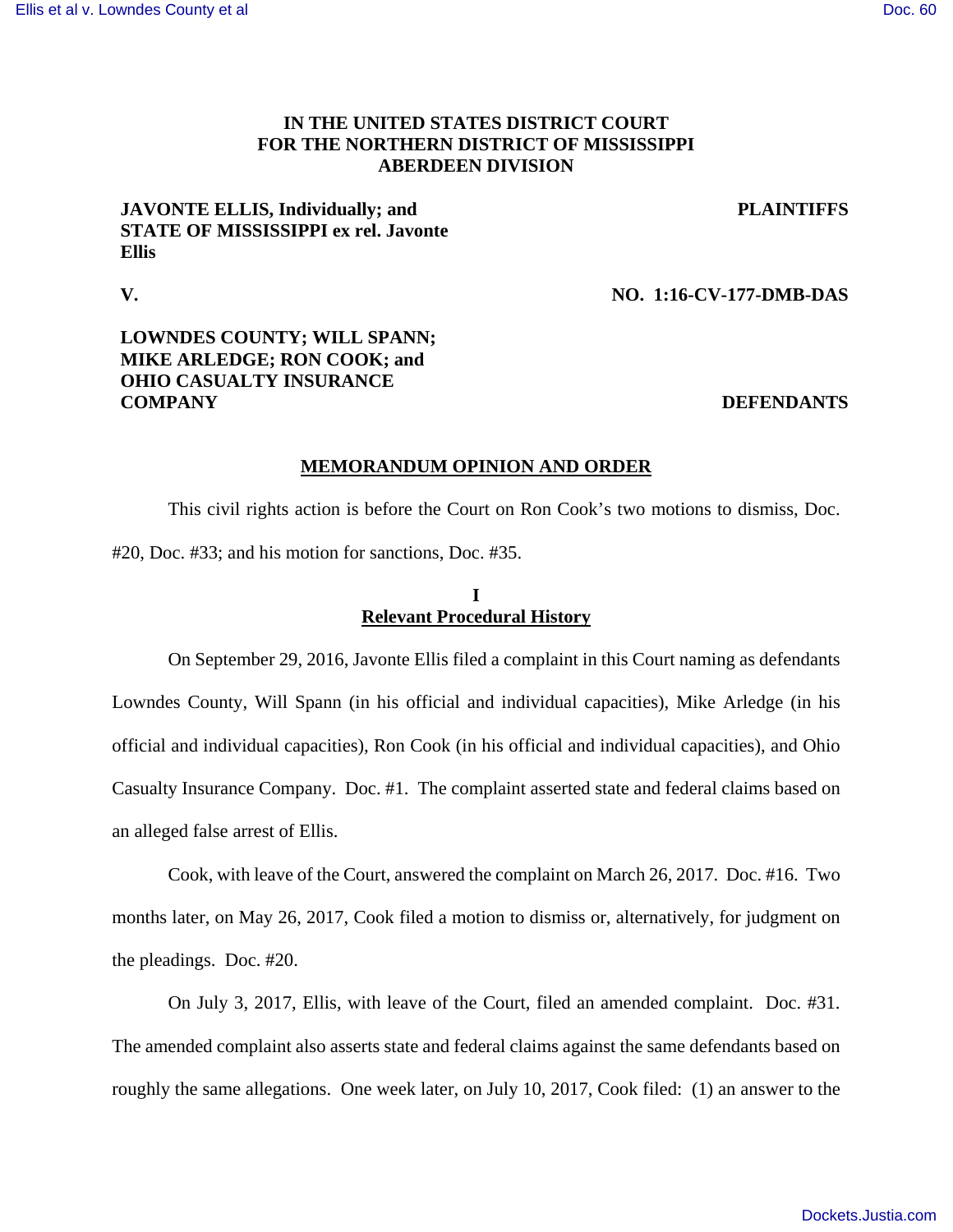amended complaint, Doc. #32; (2) a second motion to dismiss, or in the alternative, for judgment on the pleadings, Doc. #33; and (3) a motion for sanctions, Doc. #35. Ellis responded in opposition to both motions. Doc. #43; Doc. #45. Cook did not reply to either response.

# **II Motion to Dismiss Original Complaint**

 "[A]n amended complaint supersedes [an] original complaint and renders it of no legal effect unless the amended complaint specifically refers to and adopts or incorporates by reference the earlier pleading …." *King v. Dogan*, 31 F.3d 344, 346 (5th Cir. 1994). Accordingly, when a motion to dismiss has been filed against a superseded complaint, the proper course ordinarily is to deny the motion to dismiss as moot. *See, Reyna v. Deutsche Bank Nat'l Tr. Co.*, 892 F.Supp.2d 829, 834 (W.D. Tex. 2012) (collecting cases).

Here, insofar as the amended complaint does not reference or incorporate the original complaint, the latter has been superseded by the former. Accordingly, the motion to dismiss the original complaint, Doc. #20, will be denied as moot.

# **III Motion to Dismiss Amended Complaint**

 In his second motion to dismiss, Cook "moves the Court to dismiss the Plaintiff's claims pursuant to Rule 12(b)(6), or alternatively Rule 12(c), of the Federal Rules of Civil Procedure." Doc. #33 (emphasis omitted).

#### **A. Standard of Review**

As a general matter,  $12(b)(6)$  relief is unavailable where a moving party has filed a responsive pleading. *Young v. City of Houston*, 599 F. App'x 553, 554 (5th Cir. 2015). Accordingly, when, as here, a moving party files a post-answer motion under both Rule 12(b)(6) and Rule 12(c), the proper course is to treat the motion as made under Rule 12(c). *See Dorward*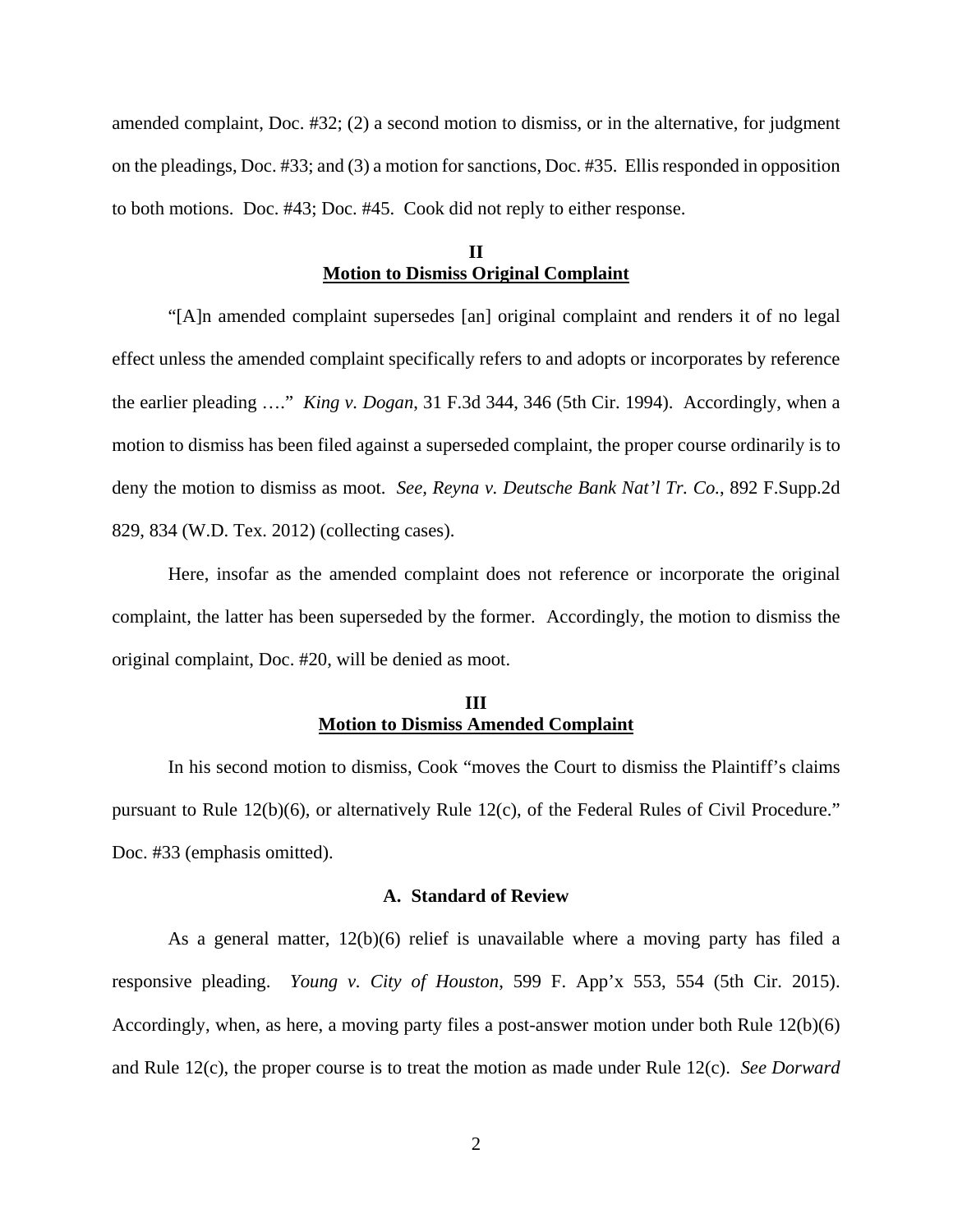*v. Ramirez*, No. 3:09-cv-18, 2009 WL 27777880, at \*3 n.4 (N.D. Tex. Aug. 28, 2009) ("Although Waste Management states that it moves to dismiss under both Rule 12(b)(6) and Rule 12(c), the court will construe the motion as made under Rule 12(c) because it was filed after Waste Management filed an answer.").

"The standard for dismissal under Rule  $12(c)$  is the same as that for failure to state a claim under Rule 12(b)(6)." *Edionwe v. Bailey*, 860 F.3d 287, 291 (5th Cir. 2017). Accordingly, to survive a motion for judgment on the pleadings, "a complaint must contain sufficient factual matter, accepted as true, to state a claim to relief that is plausible on its face." *Id*. A complaint meets this standard when it "pleads factual content that allows the court to draw the reasonable inference that the defendant is liable for the misconduct alleged." *Id*. In making this determination, a court must "view all facts and inferences in the light most favorable to the nonmoving party." *McLin v. Ard*, 866 F.3d 682, 688 (5th Cir. 2017).

#### **B. Relevant Factual Allegations**

During the time period relevant to this litigation, Javonte Ellis was an honors student at New Hope High School in Lowndes County, Mississippi. Doc. #31 at ¶ 9. Ron Cook was a justice court judge for Lowndes County. *Id*. at ¶ 10.

On or about March 27, 2015, Will Spann, a detective with the Lowndes County Sheriff's Department, presented to Cook a charging affidavit against Ellis for the crime of sexual battery pursuant to § 97-3-65 of the Mississippi Code. *Id*. At the time Spann presented the affidavit, Ellis was less than eighteen years old. *Id*. at ¶ 12. Furthermore, the affidavit itself alleged that Ellis was seventeen years old at the time of the alleged offense. *Id*. at ¶ 14. Based on this affidavit, Cook issued a warrant for Ellis' arrest. *Id*. at ¶ 21. Thereafter, Ellis was publicly arrested and, later, expelled from school. *Id*. at ¶¶ 31, 35.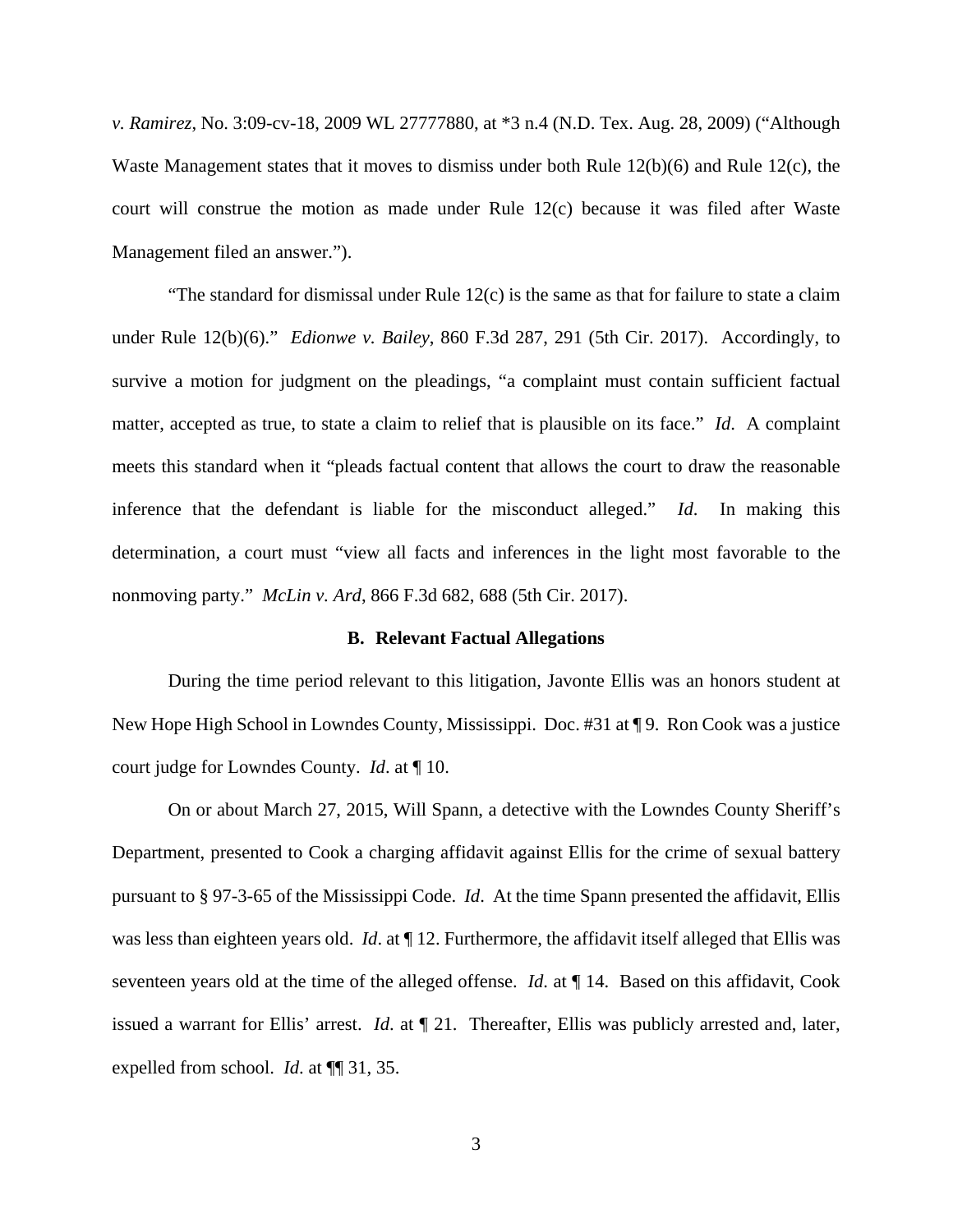# **C. Analysis**

Ellis' amended complaint alleges:

The Defendant Cook, In His Individual Capacity, is liable to Mr. Ellis for the constitutional torts of false arrest, false imprisonment, and prosecution without probable cause, by failing to inspect and review charges and causing the arrest and prosecution of Mr. Ellis in the absence of probable cause, and in the absence of any and all jurisdiction.

The Defendant Cook, In His Individual Capacity, is liable to Mr. Ellis for the common law torts of false arrest, false imprisonment, malicious prosecution and abuse of process, by failing to inspect and review charges and causing the arrest of Mr. Ellis without probable cause, and in the absence of any and all jurisdiction, for refusing to inspect and review the initiation of a baseless prosecution against Mr. Ellis without probable cause and with malice, and for abuse of process by perverting the process of the court for some ulterior purpose after its issuance so as to accomplish a result not commanded by it or not lawfully obtainable under it.

Doc. #31 at  $\P$  60–61 (paragraph numbering omitted). Based on these allegations, Ellis seeks to

recover both against Cook against Cook's public official bond. *Id*. at ¶ 64. Cook seeks dismissal

of all claims under the doctrine of absolute judicial immunity.

#### **1. Federal and state judicial immunity**

Under federal law, "[a] judge generally has absolute immunity from suits for damages."

*Davis v. Tarrant Cty.,* 565 F.3d 214, 221 (5th Cir. 2009). This rule exists because:

[t]he nature of the adjudicative function requires a judge frequently to disappoint some of the most intense and ungovernable desires that people can have .... If judges were personally liable for erroneous decisions, the resulting avalanche of suits, most of them frivolous but vexatious, would provide powerful incentives for judges to avoid rendering decisions likely to provoke such suits. The resulting timidity would be hard to detect or control, and it would manifestly detract from independent and impartial adjudication.

*Id*. (quoting *Forrester v. White*, 428 U.S. 219, 226–27 (1988)).

 Under relevant United States Supreme Court precedent, judicial immunity is only overcome in two situations. *Mireles v. Waco*, 502 U.S. 9, 11 (1991). "First, a judge is not immune from liability for nonjudicial actions, *i.e.*, actions not taken in the judge's judicial capacity." *Id*.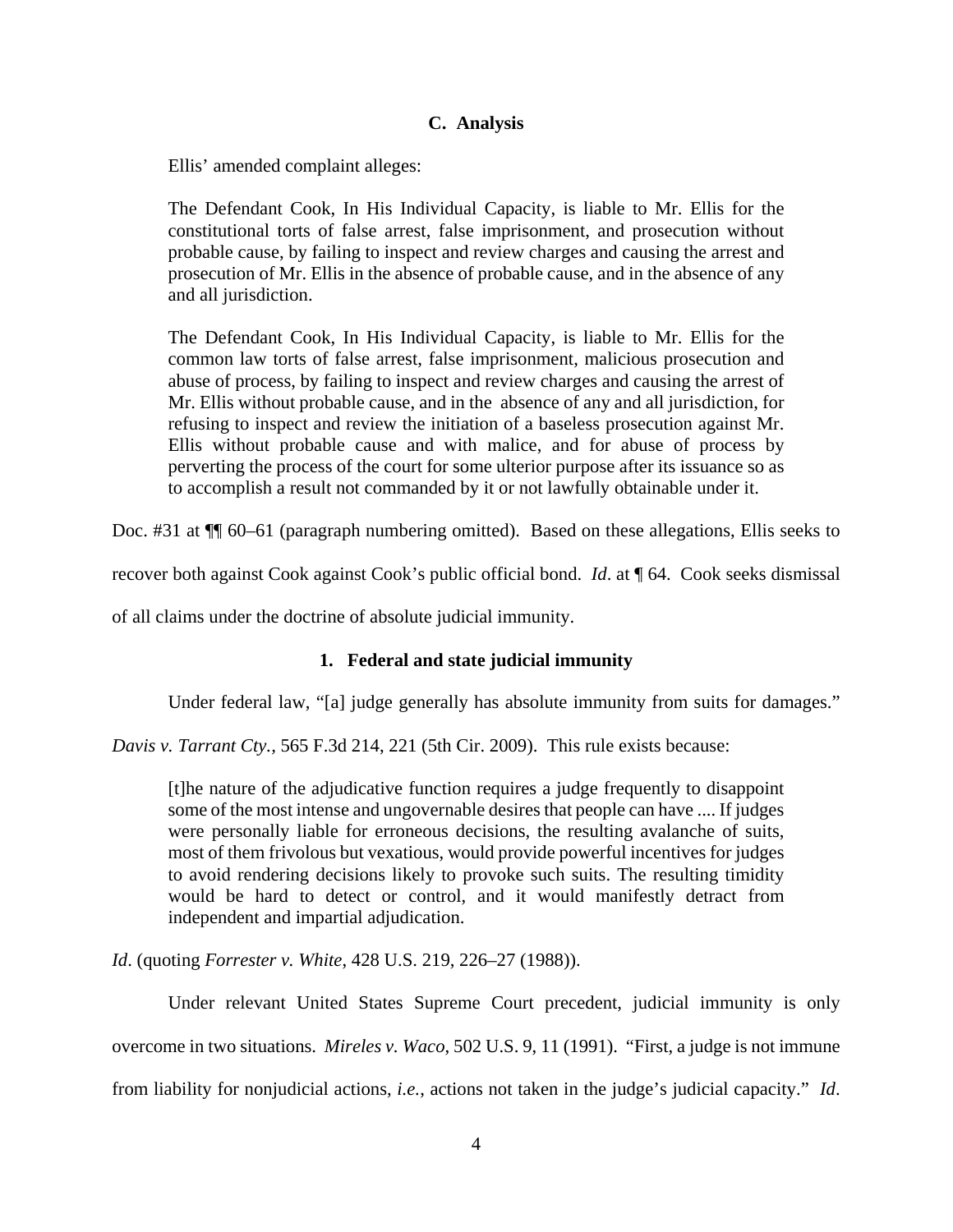"Second, a judge is not immune for actions, though judicial in nature, taken in the complete absence of all jurisdiction." *Id*. at 12.

 Like federal law, "Mississippi has long recognized the doctrine of judicial immunity." *Weill v. Bailey*, \_\_ So.3d. \_\_, No. 2015-IA-1379, 2017 WL 1295370, at \*4 (Miss. Apr. 6, 2017). To this end, the Mississippi Supreme Court "has analyzed precedent from the United States Supreme Court in considering whether the doctrine of judicial immunity applies." *Newsome v. Shoemake*, \_\_ So.3d \_\_, No. 2016-CA-280, 2017 WL 3913898, at \*6 (Miss. Sep. 7, 2017). Consistent with this approach, to determine the existence of judicial immunity under Mississippi law, "one must look to whether at the time the judge took the challenged action he had jurisdiction over the subject matter before him." *Id*. (quotation marks and alterations omitted).

 The doctrine of judicial immunity is an affirmative defense. *Harper v. Merckle*, 638 F.2d 848, 855 n.8 (5th Cir. 1981). Accordingly, at the pleading stage, dismissal based on judicial immunity is only appropriate if the defense "appear[s] on the face of the complaint." *Kelly v. Nichamoff*, 868 F.3d 371, 374 (5th Cir. 2017).

#### **2. Judicial immunity applied**

In seeking dismissal, Cook argues that he is entitled to judicial immunity because the issuance of an arrest warrant was a judicial action within his jurisdiction as justice court judge. Ellis properly does not dispute that the issuance of an arrest warrant is a judicial act. *See Watson v. Interstate Fire & Cas. Co.*, 611 F.2d 120, 123 (5th Cir. 1980) ("[T]he issuance of an arrest warrant is a common judicial function."). However, he argues that Cook lacked jurisdiction to issue the arrest warrant because, at the time the warrant was issued, Ellis was under the exclusive jurisdiction of the Lowndes County Youth Court.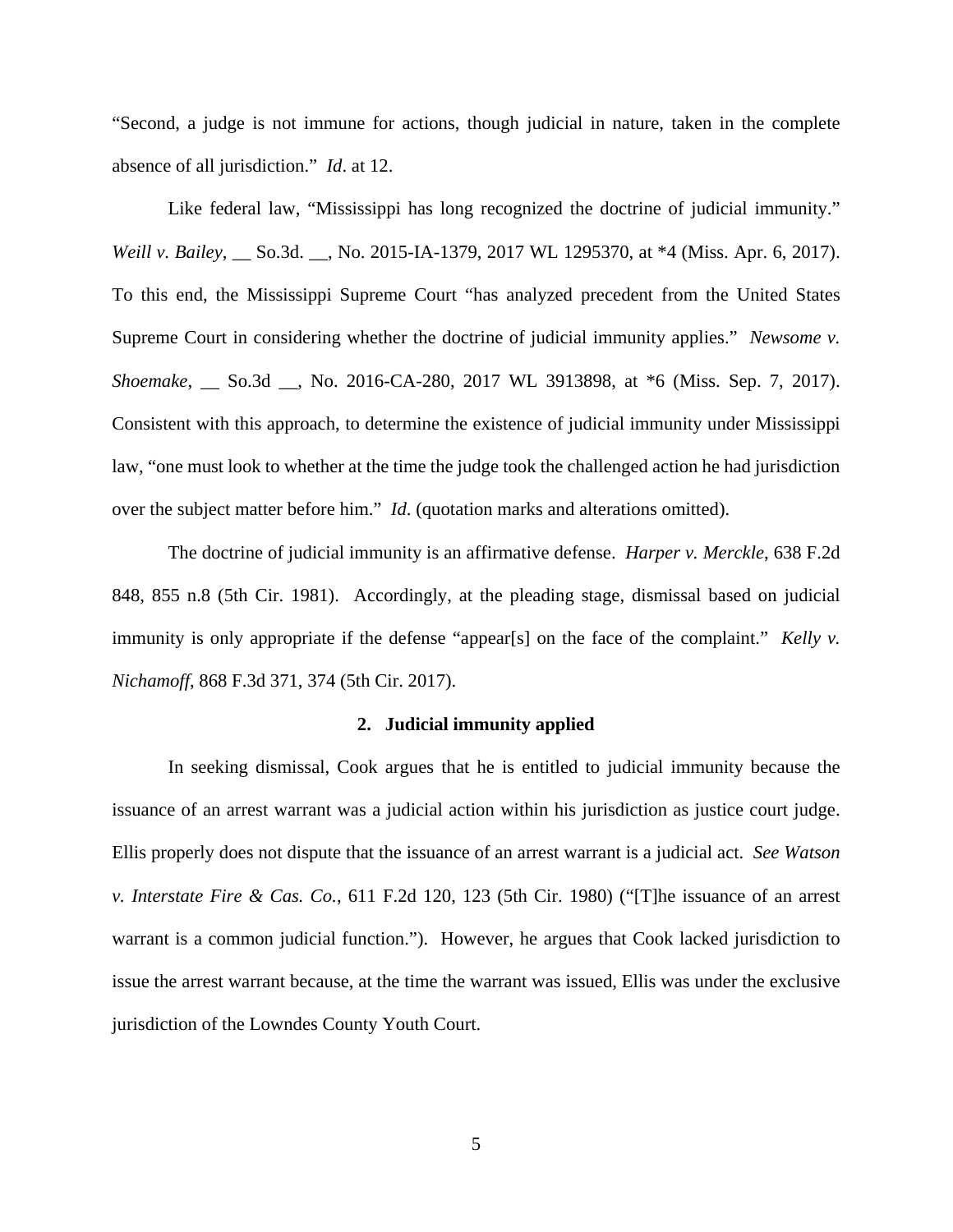Under the jurisdictional prong of the immunity inquiry, both Mississippi and federal law have long distinguished between acts taken in "excess of jurisdiction," which qualify for judicial immunity; and those taken in "the clear absence of all jurisdiction over the subject matter," which do not. *Bradley v. Fisher*, 80 U.S. 335, 351–52 (1871); *Nat'l Sur. Co. v. Miller*, 124 So. 251, 253– 54 (Miss. 1929) (quoting *Bradley*). For example:

if a probate court, invested only with authority over wills and the settlement of estates of deceased persons, should proceed to try parties for public offences, jurisdiction over the subject of offences being entirely wanting in the court, and this being necessarily known to its judge, his commission would afford no protection to him in the exercise of the usurped authority. But if on the other hand a judge of a criminal court, invested with general criminal jurisdiction over offences committed within a certain district, should hold a particular act to be a public offence, which is not by the law made an offence, and proceed to the arrest and trial of a party charged with such act, or should sentence a party convicted to a greater punishment than that authorized by the law upon its proper construction, no personal liability to civil action for such acts would attach to the judge, although those acts would be in excess of his jurisdiction, or of the jurisdiction of the court held by him, for these are particulars for his judicial consideration, whenever his general jurisdiction over the subject-matter is invoked.

*Bradley*, 80 U.S. at 352.

Under Miss. Code Ann. § 99-33-1(2), "justice court judges … have jurisdiction concurrent with the circuit court of the county over all crimes occurring in the county whereof the punishment prescribed does not extend beyond a fine and imprisonment in the county jail." Commensurate with this authority, a justice court judge has jurisdiction to issue an arrest warrant "[o]n affidavit of the commission of any crime, of which the justice court has jurisdiction, lodged with the justice court." Miss. Code Ann. § 99-33-3. These broad grants of authority, however, are circumscribed by § 43-21-151, which, subject to certain exceptions, grants the youth court exclusive original jurisdiction over defendants under the age of eighteen years. *See* Miss. Code Ann. § 43-21-151(1). Such exclusive jurisdiction attaches "at the time of the offense and … continue[s] thereafter for